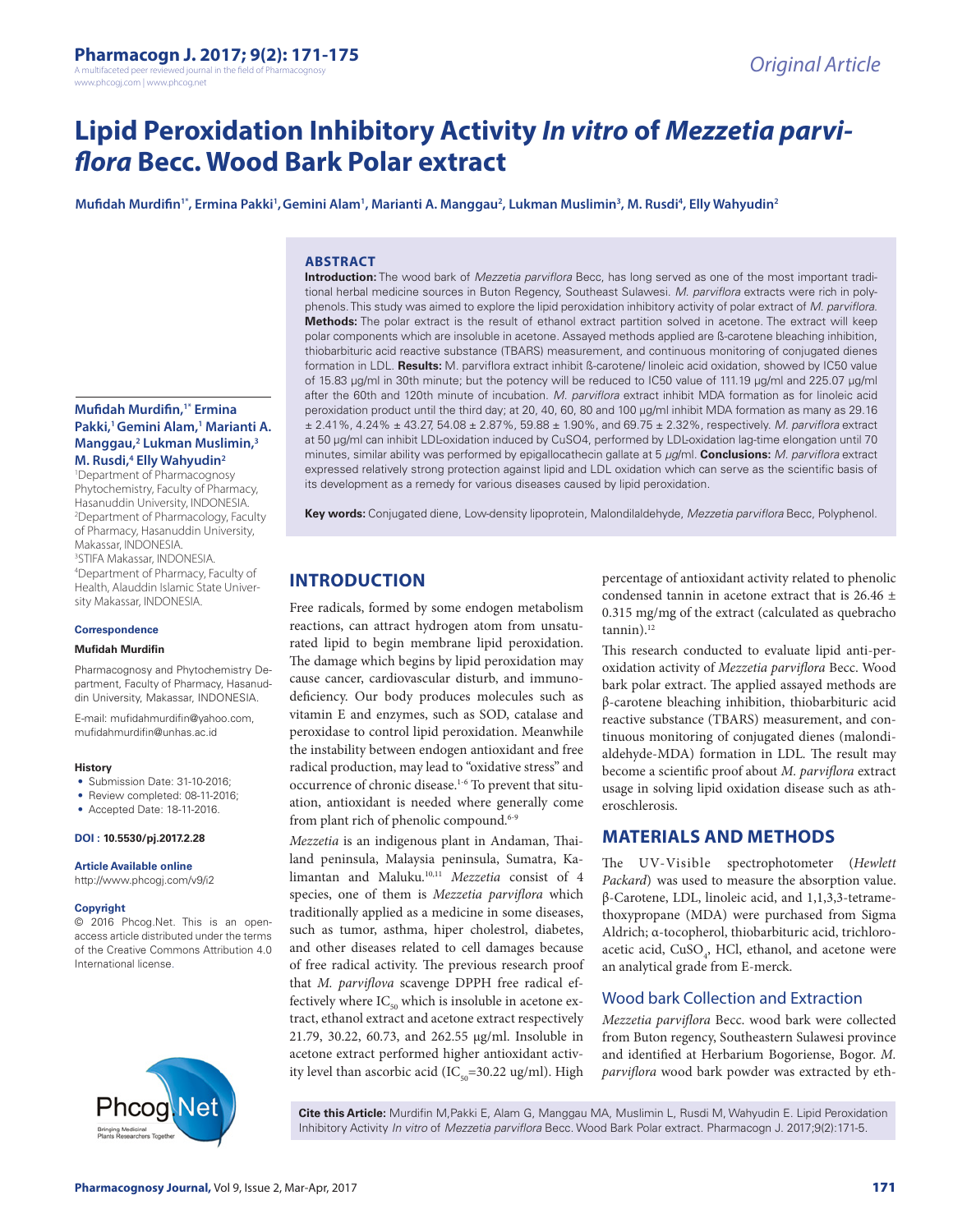anol 70% with maceration method and the solvent was evaporated by rotary evaporator then freeze dried. Ethanol extract was partitioned by acetone, partition were finished when acetone gave no color and KLT perform visible appearance difference between soluble and insoluble acetone extract.

#### Lipid Peroxidation Inhibitory Test

Inhibition of lipid peroxidation based on the extract's ability to protect linoleic acid from heat-induced oxidation was assessed. Two methods were used to describe the effect of *M. parviflora* extract: the inhibition of β-carotene bleaching method and inhibition of thiobarbituric acid reactive substance (TBARS) formation.

#### β-carotene bleaching inhibition method

This assay conducted based on the measurement of β-carotene oxidative bleaching in β-caroten/linoleic acid mixture with and without the addition of *M. parviflora*, the method described by Kikuchi and Kitamura (1987) with a slight modification.13 Briefly, 6.0 mg ß-carotene was dissolved in 10 ml of chloroform, then 1 ml of solution pipetted to glass filled of 20 mg linoleic acid. 5 ml of mixture then pipetted to reaction tube filled of extract in various concentration, mixed homogenously. Sample absorptions were conducted before and after incubation at 50°C for 30, 60, and 120 minutes. β-carotene bleaching inhibition percentage was calculated by the following formula:

% inhibition =  $[1 - (AA_{(120)} - AC_{(120)}) / (AC_{(0)} - AC_{(120)})] X 100$ AA<sub>(120)</sub>: sample absorbance at t = 30, 60 or 120 minute AC<sub>(120)</sub>: control absorbance at t = 30, 60 or 120 minute  $AC<sub>(0)</sub>$ : control absorbance at t = 0 min

The percentage of inhibition of β-carotene bleaching produced by each concentration of extract then tabulated. The  $IC_{50}$  (Inhibitory Concentration 50%) value was calculated by using probit analysis.

#### Thiobarbituric Acid Reactive Substance (TBARS) Formation Inhibition Method

Malondilaldehyde (MDA), the last product of linoleic acid oxidation, was measured with thiobarbituric acid reactive substance (TBARS) method. Briefly, 20-100 µg/ml of *M. parviflora* extract dilution were prepared with water as a solvent. 4000 µl of this solution was mixed by 1000 µl of linoleic acid (13 g in 100 ml) incubated in shaking water bath. Extract mixture combine with 2.5 ml thiobarbituric acid (TBA) solution which contain 0.375% thiobarbituric acid, 15% trichloroacetic acid and 0.25 N HCl. The mixture then was boiled for 10 minutes until its color was changed into pink. The mixture then centrifuged at 5000 g at 25°C for 10 min. Supernatant absorbance measured at 532 nm. Standard curve obtained 1,1,3,3-tetramethoxypropane (MDA) from 0 to 10 ppm concentration and TBARS stated as mg MDA/kg sample.14-16 Measurement continued after incubating for one to five days. Lipid peroxidation inhibition percentage was calculated by the following formula:

% inhibition = 100  $[(A_{\text{Control}} - A_{\text{sample}}) / A_{\text{control}}]$ 

Asample : sample absorbance

Acontrol : control absorbance

# **CuSO4 -induced LDL-oxidation** *in-vitro* **inhibition**

Inhibition of LDL oxidation was measured based on the prolongation of lag time of conjugated diene formation. Extract were divided into series then incubated with LDL (Sigma Aldrich) for 18 hours at 37°Cin water bath, in plastic tube of diameter 1 cm by incubating the extract, LDL (100 mg protein/L) and CuSO<sub>4</sub> (5  $\mu$ mol/L). Diena conjugated formation monitored continously by measuring its absorption at 234 nm,<sup>17-19</sup> each 10 min interval time for 360 minutes by UV-VIS spectrophotometer.

## **RESULTS AND DISCUSSION**

#### β-carotene bleaching inhibition method

β-carotene bleaching inhibition method was measured based on the ability of an antioxidant to inhibit orange color reduction of β-carotene due to the oxidation occurred in linoleic acid/β-carotene mixture.<sup>13,20-22</sup> β-carotene is very sensitive to free radical formed by linoleic acid oxidation. Linoleic acid free radical formed when boiled will attract hydrogen atom of methylene diallylic, then formed peroxide fee radical forces conjugated double bond of β-carotene which is responsible for its carotenoid orange color which span at 400-500 nm.

The result indicates that *M. parviflora* extract inhibited β-carotene/linoleic acid oxidation and progressive activity occurring along with extract concentration. But, this activity was weaker than Vitamin E activity. IC<sub>50</sub> value (15.83  $\mu$ g/ml) indicated that the extract inhibited linoleic acid oxidation in 30 minutes. The value was two times weaker than vitamin E (6.77  $\mu$ g/ml). The extract potency at the 60<sup>th</sup> - 120<sup>th</sup> minute was sharply decrease i.e. 19 times (111.19 µg/ml) and 25 times (225.07 µg/ ml) as weak as vitamin E (Table 1). The difference of extract polarity and β-carotene is the reason of that phenomenon. Recent studies reported that lower polarity of vitamin E result in better dissolution in lipid phase and more efficient in protecting linoleic acid.23,24

| Table 1: Inhibition of $\beta$ -carotene bleaching by M. parviflora extract compared to Vitamin E |  |
|---------------------------------------------------------------------------------------------------|--|
|---------------------------------------------------------------------------------------------------|--|

| <b>Sample</b>         | Inhibition of beta-carotene bleaching (%) |                  |                  |
|-----------------------|-------------------------------------------|------------------|------------------|
|                       | 30 min                                    | <b>60 min</b>    | <b>120 min</b>   |
| M. parviflora extract |                                           |                  |                  |
| $100 \mu g/ml$        | $65.10 \pm 1.02$                          | $47.29 \pm 1.65$ | $35.01 + 6.27$   |
| $80 \mu g/ml$         | $61.59 \pm 5.49$                          | $38.29 \pm 2.36$ | $34.46 \pm 3.13$ |
| $60 \mu g/ml$         | $59.49 \pm 5.27$                          | $31.27 \pm 3.93$ | $29.91 \pm 4.31$ |
| $40 \mu g/ml$         | $57.77 + 4.30$                            | $18.94 \pm 3.42$ | $22.33 + 4.58$   |
| <b>Vitamin E</b>      |                                           |                  |                  |
| $10 \mu g/ml$         | $86.01 + 3.29$                            | $74.79 \pm 1.20$ | $59.72 \pm 3.17$ |
| $8 \mu g/ml$          | $70.112.00 \pm$                           | $64.21 + 4.22$   | $42.36 \pm 4.87$ |
| $6 \mu g/ml$          | $36.77 + 4.66$                            | $48.86 \pm 3.95$ | $19.49 \pm 9.15$ |
| $4 \mu g/ml$          | $29.32 + 5.50$                            | $35.05 + 2.88$   | $5.09 + 0.27$    |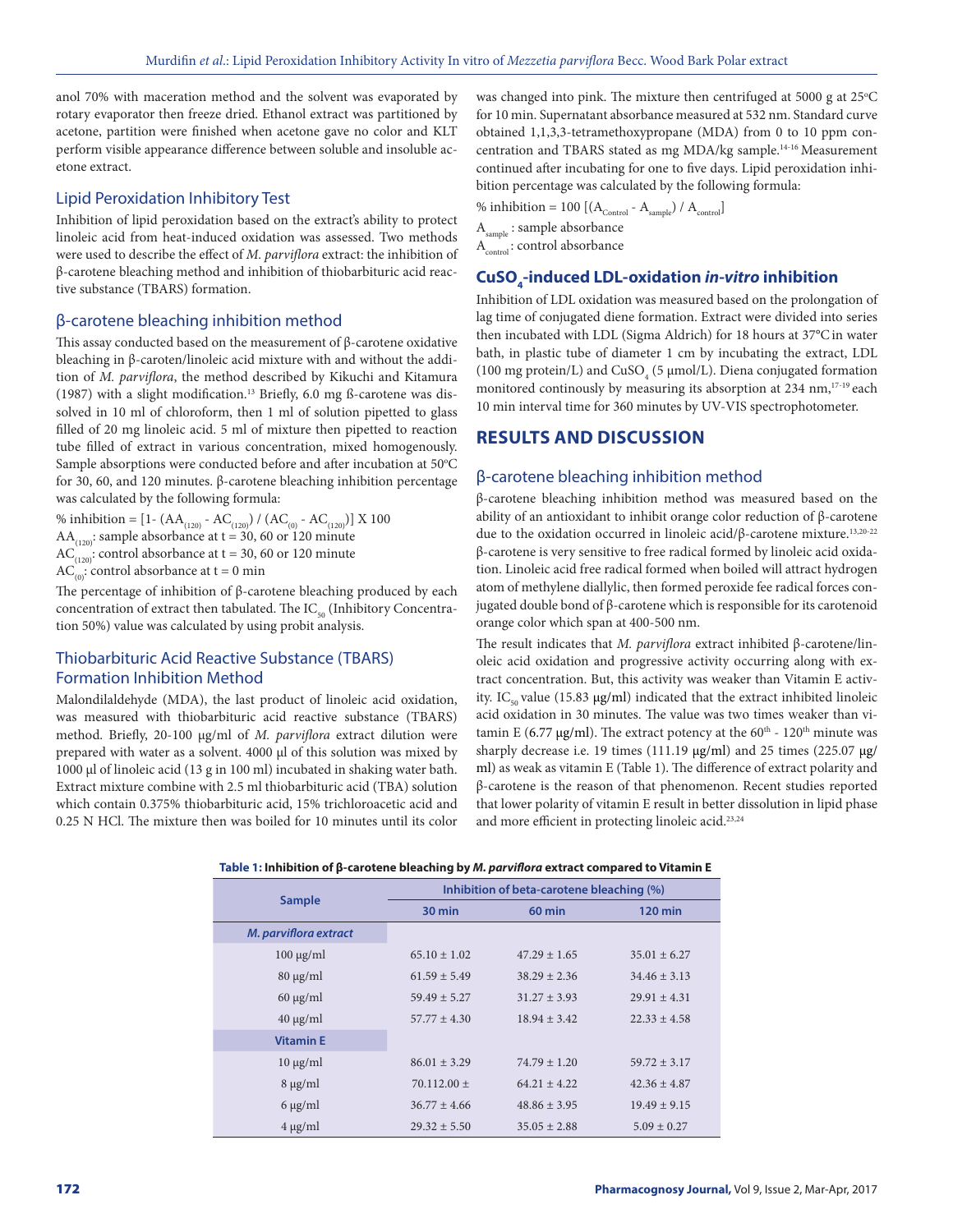## Anti-Lipid-Peroxidation with Thiobarbituric Acid Reactive Substance (TBARS) Method

The principle of this method is the reaction of one molecule of malondil aldehyde (MDA) and two molecules of TBA to form malonaldehyde-TBA complex. There will be change into red in color and the fluorescence will be absorbed at about 500 nm using visible spectrophotometer.<sup>24</sup>

The graph below showed the ability of *M. parviflora* extract inhibiting linoleic acid peroxidation reaction within a period of 5 days compared to the blank.

Percentage of lipid peroxidation of linoleic acid at the third day performed that *M. parviflora* extract at the concentration of 20, 40, 60, 80 and 100  $\mu$ g/ml indicated inhibition 29.16 ± 2.41%, 43.27 ± 4.24%, 54.08  $\pm$  2.87%, 59.88  $\pm$  1.90%, and 69.75  $\pm$  2.32% respectively. The antioxidant activity, however, declines rapidly on the fourth day, indicated by a sharp increase in absorbance MDA after 3 days (Figure 1).

Antioxidant compound in the extract bond to free radicals formed in initial reaction, furthermore it can inhibit continuous reaction between free radical oxygen which produce reactive radical peroxide. Antioxidant neutralize radical peroxide by releasing hydrogen atom then stabilizing the radical substance during oxidation.<sup>25</sup>

# CuSO<sub>4</sub>-induced LDL-oxidation inhibition

Not only linoleic acid peroxidation method but also lipid anti-peroxidation assay was conducted directly to cholestrol-LDL, because LDL oxidizes together with another oxidized lipid contribute to ateroschlerosis patophisiology through various mechanisms; include proinflamatory, imunogenic and cytotoxic.<sup>26,27</sup>

Activity assay of LDL-oxidation inhibition in this study conducted by observing the LDL-oxidation kinetic that is monitoring conjugated diena formation continously after LDL-oxidation induction by CuSO<sub>4</sub>. LDL-oxidation kinetic pictures three phases of oxidation, namely, lag phase, propagation phase and decomposition phase. Lag phase is an initial phase that is interval phase between  $\mathrm{CuSO}_4$  addition and a quick LDL-lipid oxidation process. Initial addition of CuSO<sub>4</sub> lipid oxidation reaction occurs slowly because antioxidant activity will protect lipid from free radical attack. Meanwhile, at the end of lag phase, the antioxidant decrease the lipid peroxidation product increase which indicated by significant increasing absorbance of conjugated diena at propagation phase. However, at decomposition phase, absorbance decrease slowly because diena conduct continuous lipid peroxidation reaction. Lag phase will be reached by determining intercept of lag phase and propagation phase.<sup>28</sup>

This is the graphic related to time (minute) and absorbance of conjugated diena at 234 nm after LDL-oxidation induced by  $\mathrm{CuSO}_4$ :

Figure 2 indicates that oxidation in non-addition of antioxidant (blank) occur faster, can be seen from lag time occur at the 20<sup>th</sup> minute. Addition of *M. parviflora* extract 50 µg/ml and epigallocatekhin gallat (EGCG) 5 µg/ml perform the ability to inhibit oxidation velocity showed by 70 min lag time. Even though *M. parviflora* extract and EGCG indicate similar LDL-oxidation lag time but absorbance of EGCG is higher than *M. parviflora* extract. It means that conjugated diena formed at the treatments and EGCG are higher than extract formed.



**Figure 1:** *M. parviflora* Extract Activity against linoleic acid peroxidation reactions During Interval Time 5 Days Using TBARS Method. The end product of linoleic acid oxidation was measured as MDA.



Prolongation of LDL-oxidation Lag Time

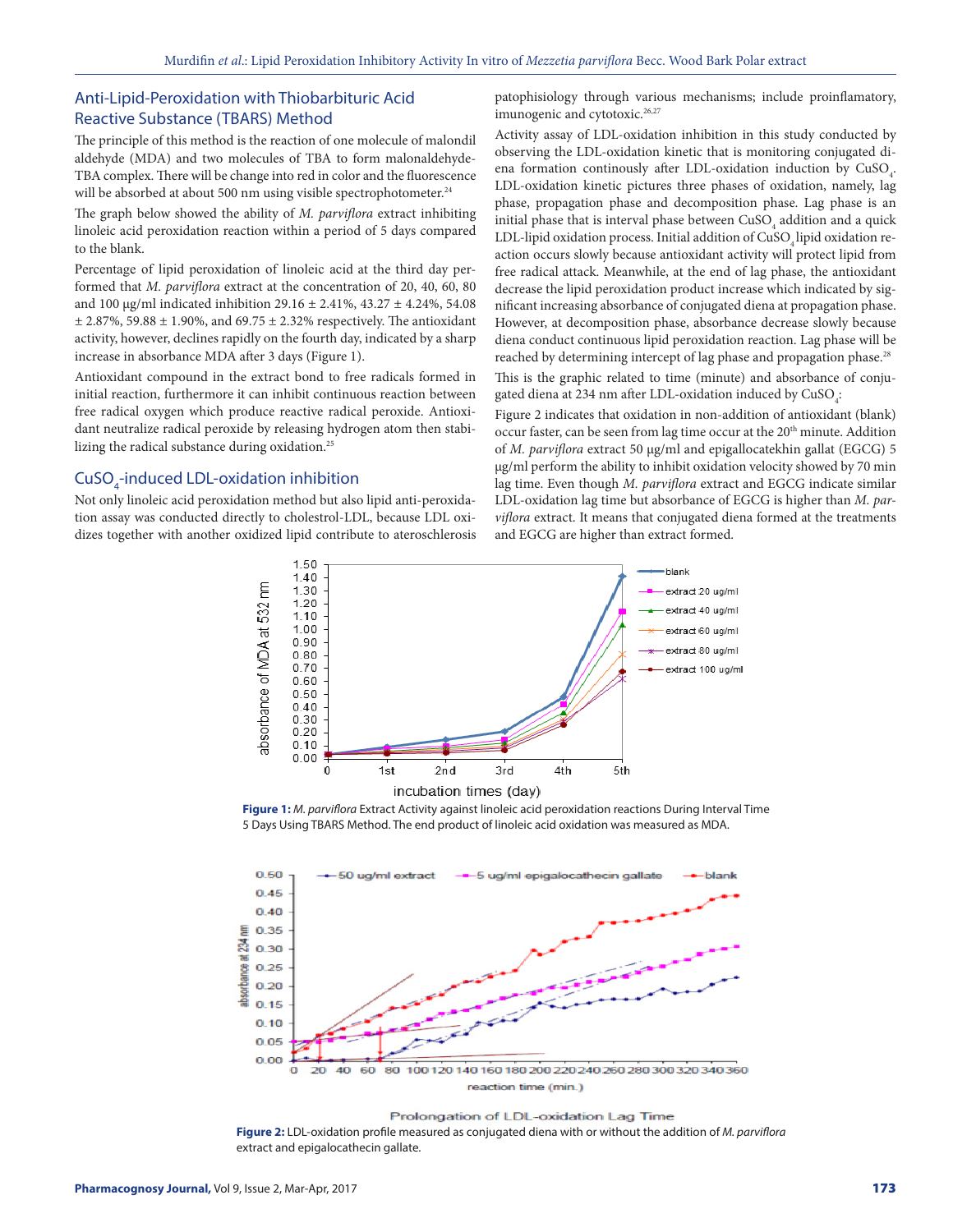Normally, LDL receptor recognize specific domain with positive charge among lysine residues, arginine and histidin at apo B. But, aldehyde interaction with amino group at apoB-100 make LDL have more negative charge then its affinity to LDL receptor decrease conversely will increase the affinity of scavenger receptor<sup>3</sup> that LDL susceptible to be caught by macrophage produce foam cell.29 Foam cell accumulation develops into atherosclerosis lesion. Oxidized-LDL together with other oxidize lipid products contribute to atherosclerosis pathophysiology through certain mechanisms include pro-inflammatory characteristic, immunogenic or cytotoxic.<sup>30</sup>

Polyphenol prevent atherosclerosis through its mechanism in inhibiting LDL-oxidation, blocking lipid peroxidation and catching oxygen free radicals. The study of *Sanches-Moreno et al*. (2000) indicates that polyphenols are condensed tannins (tannin acid), flavonols (catechin, quercetin, rutin), cinnamic acids (caffeic and ferulic acid), stilbenes (resveratrol), benzoic acids (gallic acid), anthocyanidins (malvidin) are more able to inhibit oxidize LDL than Vitamin C and vitamin E.17 Parameter applied by Sanches-Moreno is  $CLT<sub>50</sub>$  that is a concentration which cause Lag time elongation of oxidize LDL as many 50% as the blank. Benzie dan Szeto (1999) stated that cathecin in tea inhibit LDL oxidation *invitro* and *in-vivo* based on the respective potency as follows: epigalocatechin (EGC) <epicatechin (EC) <epicatechin galat (ECG) <epigalotechin error (EGCG).<sup>31</sup> Another group compounds such as sterol ergostarol isolated from Pleurotus ostreatus fungi can inhibit lipid peroxidation.<sup>32</sup> The ability to inhibit lipid peroxidation associated with anticancer activity,<sup>1,6</sup> atherosclerosis,<sup>3-5</sup> antiinflammation,<sup>33</sup> and immunostimulant.<sup>2</sup> Furthermore, the ability of *M. parviflora* extract to inhibit lipid peroxidation is an important mechanism which contributes to defense ability against various diseases caused by this process.

### **CONCLUSIONS**

Based on the research, concluded that *M. parviflora* extract at 20 to 100 µg/ml can inhibit lipid peroxidation reactions, both on the β-carotene bleaching test and the TBARS method. The extract 50 µg/ml can inhibit LDL-oxidation showing the lag-time lengthening of LDL-oxidation from 20 min to 70 min, the same activity was shown by epigallocatechin gallate 5 ug/ml.

#### **ACKNOWLEDGEMENT**

The study was supported by The Department of National Education of Republic of Indonesia for the Research Grants.

## **CONFLICT OF INTEREST**

All co-authors have seen and agree with the contents of the manuscript and there is no financial interest to report. We certify that the submission is original work and is not under review at any other publication.

#### **ABBREVIATION USED**

IC<sub>50</sub>: inhibition concentration 50%; LDL: low density lipoprotein; MDA: malondilaldehyde; TBARS: thiobarbituric acid reactive substance; UV-VIS: ultra violet – visible.

#### **REFERENCES**

- 1. Zhong H, Yin H. Role of lipid peroxidation derived 4-hydroxynonenal (4-HNE) in cancer: Focusing on mitochondria. Redox Biology. 2015;4:193-9. Available from: https://www.ncbi.nlm.nih.gov/pmc/articles/PMC4803793/.
- 2. Dingjan I, Verboogen DRJ, Paardekooper LM, Revelo NH, Sittig SP, Visser LJ, et al. Lipid peroxidation causes endosomal antigen release for cross-presentation. Scientific Reports 6, Article number: 22064 (2016). Publications at Bielefeld University. Available from: https://pub.uni-bielefeld.de/publication/2901574.
- 3. Young IS, McEneny J. Lipoprotein Oxidation and Atherosclerosis. Biochemical Society Transactions. 2001;29(2):358-62. Available from: http://www.biochems-

octrans.org/content/29/2/358.full-text.pdf.

- 4. Stocker R, Keaney JF. Role of Oxidative Modifications in Atherosclerosis. Physiol Rev. 2004;84(4):1381-478. Available from: http://physrev.physiology.org/content/84/4/1381.long.
- 5. Libby P, Ridker PM, Maseri A. Inflammation and atherosclerosis. Circulation. 2002;105(9):1135-43. Available from: http://circ.ahajournals.org/content/105/9/1135.
- 6. Jang M, Cai L, Udeani GO, Slowing KV, Thomas CF, Beecher CWW, et al. Cancer chemopreventive activity of resveratrol, a natural product derived from grapes. Science. 1997;275(5297):218-20. Available from: http://science.sciencemag. org/content/275/5297/218.long.
- 7. Mangiapane H, Thomson J, Salter A, Brown S, Bell GD, White DA. The inhibition of the oxidation of low density lipoprotein by (1)-catechin, a naturally occurring flavonoid, Biochem Pharmacol. 1992;43(3):445-50. Available from: https://www. ncbi.nlm.nih.gov/pubmed/1540202.
- 8. Hanson BA. Understanding Medicinal Plants. Their Chemistry and Therapeutic Action. Binghamton: The Haworth Press Inc.; 2005.
- 9. Haraguchi H. Antioxidative Plant Constituents. In: Tringali C, Editor. Bioactive Compounds from Natural Sources. London and New York :Taylor & Francis; 200.
- 10. Sosef MSM, Hong LT, Prawirohatmodjo S, Editors. Prosea (Plant Resources of South East Asia) No. 5 (3):Timber Tree: Lesser Known Timber. Prosea Foundation. Bogor. Indonesia. 1998.
- 11. Wills JC. (revd. Airy Shaw HK) A Dictionary of the Flowering Plants and Ferns, 8th Ed. UK: Cambridge University Press; 1973.
- 12. Murdifin M, Wahyudin E, Lawrence GS, Subehan, Manggau MA, Alam G. Phytochemical analysis and antioxidant activity of Mezzetia parviflora Becc. Woodbark extract. Pharmacognosy Journal. 2012;4(34):18-21. Available from: http:// phcogfirst.com/article/215.
- 13. Kikuchi A, Kitamura K. Simple and Rapid Carotene Bleaching Tests for the Detection of Lipoxygenase Isozymes in Soybean Seeds. Japan J Breed. 1987;37(1):10-16.
- 14. Maqsood S, Benjakul S, Balange AK. Effect of tannic acid and kiam wood extract on lipid oxidation and textural properties of fish emulsion sausages during refrigerated storage. Food Chemistry. 2012;130(2):408-16. Available from: http://www.sciencedirect.com/science/article/pii/S0308814611010260.
- 15. Cetkovic GS, Canadanovic-Brunet JM, Djilas SM, Tumbas VT, Markov SL, Cvetkovic DD. Antioxidant Potential, Lipid Peroxidation Inhibition and Antimicrobial Activities of Satureja montana L. subsp. kitaibelii Extracts. Int J Mol Sci. 2007;8(10):1013-27. Available from: http://www.mdpi.com/1422-0067/8/10/1013.
- 16. Gavino VC, Miller JS, Ikharebha SO, Milo GE, Cornwell DG. Effect of polyunsaturated fatty acids and antioxidants on lipid peroxidation in tissue cultures. Journal of Lipid Research. 1981;22(5):763-69. Available from: https://www.ncbi.nlm.nih. gov/pubmed/7288284.
- 17. Sanches-Moreno C, Jimenez-Escrig A, Saura-Calixto F. Study of low-density lipoprotein oxidizability indexes to measure the antioxidant activity of polyphenols. Nutrition research. 2000;20(7):941-53. Available from: http://www.nrjournal.com/article/S0271-5317(00)00185-8/abstract.
- 18. Roland A, Patterson RA, Leake DS. Measurement of copper-binding sites on low density lipoprotein. Arteriosclerosis, Thrombosis and Vascular Biology. 2001;21:594-602. Available from: http://dx.doi.org/10.1161/01.ATV.21.4.594.
- 19. Thuong PT, MinKyun N, Nguyen DS, Rack SS, Young ML, Dai ES, et al. Inhibitory Effect of Coumarins from Wigela subsessilis on Low density Lipoprotein Oxidation. Biol Pharm Bull. 2005;28(6):1095-97. Available from: https://www.jstage. jst.go.jp/article/bpb/28/6/28\_6\_1095/\_article.
- 20. Mikami I, Yamaguchi M, Shinmoto H, Tsushida T. Development and Validation of a Microplate-based ß-carotene Bleaching Assay and Comparison of Antioxidant Activity (AOA) in Several Crops Measured by ß-carotene Bleaching, DPPH and ORAC Assays. Food Science and Technology Research. 2009;15:171-8. Available from: https://www.jstage.jst.go.jp/article/fstr/15/2/15\_2\_171/\_article.
- 21. Kulisic T, Radonic A, Katalinic V, Milos M. Use of different methods for testing antioxidative activity of oregano essential oil. Food Chemistry. 2004;85(4):633- 40. Available from: http://www.sciencedirect.com/science/article/pii/ S0308814603003741.
- 22. Wang J, Liu H, Zhao J, Gao H, Zhou L, Liu Z, *et al*. Antimicrobial and Antioxidant Activities of The Root Bark Essential Oil of Periploca sepium and Its Main Component 2-Hydroxy-4-methoxybenzaldehyde. Molecules. 2010;15(8):5807- 17. Available from: http://www.mdpi.com/1420-3049/15/8/5807.
- 23. Fukumoto LR, Mazza G. Assessing antioxidant and pro-oxidant activities of phenolic compounds. J Agric Food Chem. 2000;48(8):3597-604. Available from: http://pubs.acs.org/doi/full/10.1021/jf000220w.
- 24. Apak R, Guclu K, Demirata B, Ozyurek M, Celik SE, Bektasoglu B, et al. Comparative Evaluation of Various Total Antioxidant Capacity Assays Applied to Phenolic Compounds with the CUPRAC Assay. Molecules. 2007;12(7):1496-547. Available from: http://www.mdpi.com/1420-3049/12/7/1496.
- 25. Othman A, Ismail A, Abdul Ghani N, Adenan I. Antioxidant Capacity and Phenolic Content of Cocoa Beans. Journal of Food Chemistry. 2007;100(4):1523-<br>30. Available from: http://www.sciencedirect.com/science/article/pii/ 30. Available from: http://www.sciencedirect.com/science/article/pii/ S0308814605011064.
- 26. Li D Mehta JL. Oxidized LDL, a critical factor in atherogenesis. Cardiovascular